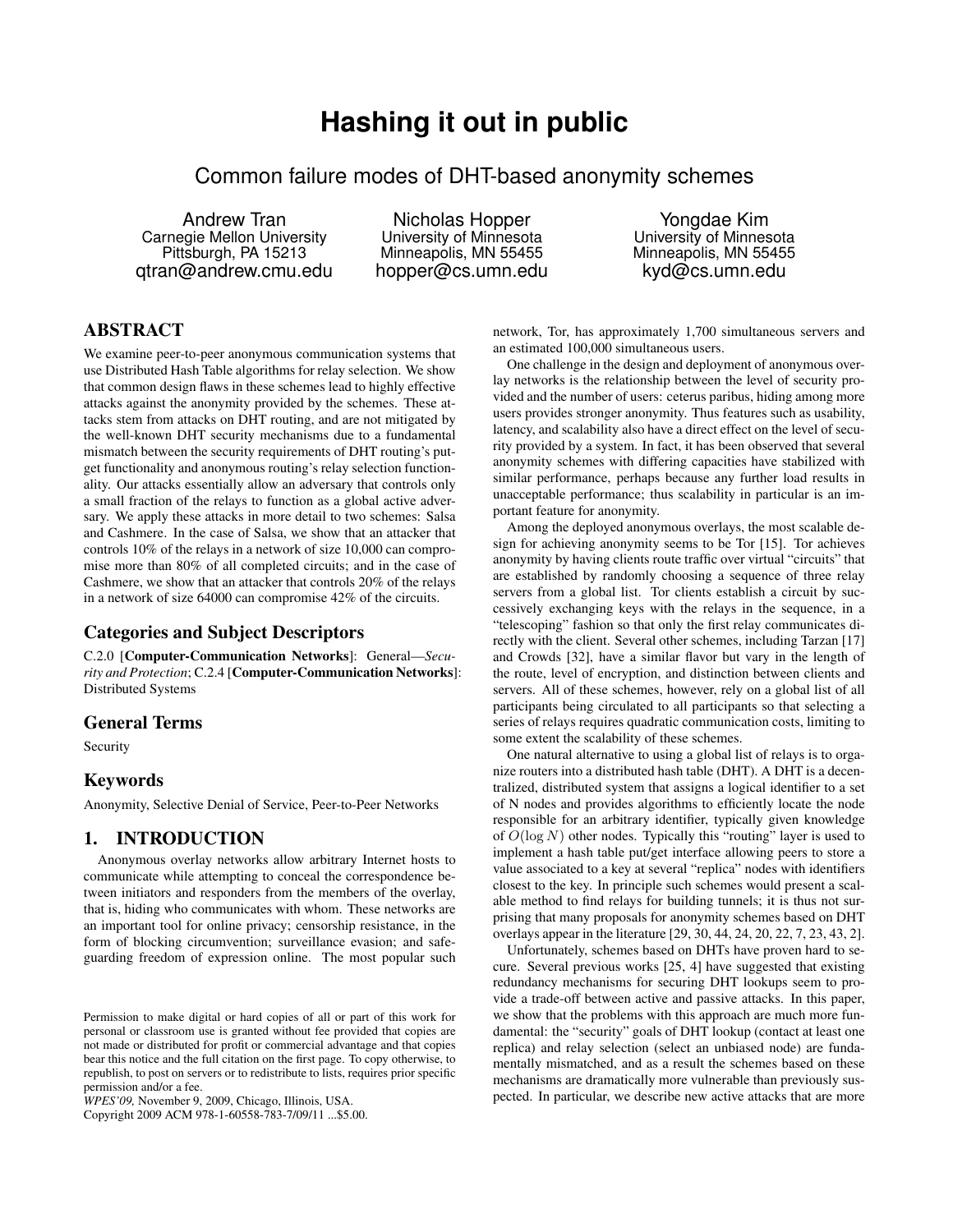powerful than the previously-identified passive attacks, regardless of the redundancy level. Our attacks target two common "failure modes" of such schemes that allow an adversary who controls a fraction  $f$  of the nodes to compromise a fraction larger than  $f$  of the circuits (compared with fraction  $f^2$  of circuits<sup>1</sup> in case every node knows all other nodes). The common theme between these failure modes is that a DHT lookup necessarily involves  $O(\log n)$ nodes, so that with very high probability the results of any lookup can be influenced by some adversarial node. In essence, while previous attacks show how a particular routing mechanism can give a local attacker some of the capabilities of a global passive adversary, our attacks show that essentially every DHT-based anonymity scheme promotes a local attacker to a global *active* adversary.

Several schemes have additional mechanisms that are intended to deal with this phenomenon and the related problem of honest nodes leaving the network suddenly. We show how two such schemes, Salsa [29] and Cashmere [44], are vulnerable to these failure modes in spite of their additional complexity. In each case our attacks significantly improve on the best previous attacks in the literature. For example, Mittal and Borisov [25] show that an attacker that controls 20% of a 1024-node network can compromise 25% of the circuits in Salsa. Our attack compromises this fraction of the circuits when it controls only 5% of the nodes, and given control of 20% of the nodes, we compromise 99% of the circuits. For Cashmere, we show that with 64,000 peers an adversary that controls 20% of the nodes can completely compromise 42% of the circuits, whereas the analysis in [44] suggested that 90% of malicious nodes are required for effective traffic analysis.

Our attacks have significant implications for the construction of Peer-to-peer anonymity protocols: *using a "secure" or "robust" DHT routing layer is not sufficient for anonymity*. Indeed, the sense in which a lookup must be secure is quite different between the two, because in a robust DHT the content can be independently verified whereas when DHT routing is used for relay selection it is the destination that must be verified, and furthermore the source of a lookup itself must be confidential. The central question in designing DHT-based anonymous overlays then becomes whether DHTs can be adapted to support these requirements.

#### *Outline*

The remainder of this paper is organized as follows. In Section 2 we describe in more detail the key notions from DHTs and anonymous communication necessary for understanding our attacks. Section 3 describes our new attacks in terms of a "generic" model of a DHTbased anonymity scheme. We demonstrate two variations of this model that give rise to the different failure modes and compute the success of attacks exploiting these failure modes. In Sections 4 and 5 we present specific attacks based on DHT routing and denial of service on Salsa and Cashmere. Finally, section 6 discusses in more detail the relationship between our attack and other attacks proposed in the literature.

# 2. BACKGROUND

#### 2.1 Relay-based anonymity

All of the anonymity schemes we consider in this paper are based on a "circuit" model inherited from Onion Routing and Tor<sup>2</sup> and are intended to provide "low-latency" connections for interactive applications such as web browsing and file sharing. In this model, the initiator of a session builds a "circuit" of nested encrypted channels over which the session will be relayed to the responder. Thus, the initiator initially selects a random relay  $R_1$  and establishes a secure channel with  $R_1$  to build the first stage of the circuit. At each subsequent stage the circuit is extended to another randomly selected relay; each stage of the circuit adds another (inner) layer of encryption to the messages sent by the initiator. These nested secure channels can be established noninteractively by repeated decryption and forwarding of a single message, or interactively, by passing messages along the already established portion of the circuit. By default, a Tor circuit has three relays; where the length of a circuit is relevant we analyze an arbitrary circuit length  $\ell$ . In most of the schemes we analyze, the final node in the circuit can relay the session contents to an arbitrary Internet host, but several schemes allow communication only between members of the overlay network.

In schemes based on circuits, the anonymity comes primarily from the fact that the initiator of the circuit is known only to the first relay and the responder is known only to the final relay. It is assumed that a global adversary can use timing analysis to discover the correspondence between the initiator and the responder, so the typical goal is to resist attacks by a "local" adversary that controls only a fraction  $f$  of the nodes in the system (and is possibly a responder for one or more sessions) and does not see any other traffic.

In this case, it is known that timing analysis will allow an adversary who controls the first and last relay of a circuit to discover that two streams belong to the same circuit and link the initiator to the responder. We call this result - linking the initiator and responder of a circuit with high confidence - a circuit *compromise*. An adversary that controls  $f$  fraction of nodes can thus compromise  $f^2$ fraction of circuits without any additional attacks. In some of the schemes we consider, an attacker may be able to significantly reduce the number of possible initiator-responder pairs for a circuit. If the adversary can produce a list of  $\omega$  possible initiator-responder pairs with high confidence, we say that a circuit is  $\omega$ -compromised. (Thus a complete compromise is a 1-compromise). We use the fraction  $\kappa$  of circuits  $\omega$ -compromised for a given fraction of adversarial nodes as our metric of the effectiveness of an attack, with higher values of  $\kappa$  and lower values of  $\omega$  indicating more effective attacks.

#### 2.2 Distributed Hash Table Overview

A distributed hash table (DHT) is a distributed system that provides efficient lookup of key-value pairs. DHTs usually have several common properties that allow them to achieve this.

Each node in a DHT is assigned a unique identifier, called its *nodeID*, uniformly distributed in a large key space. Application specific data are also assigned identifiers, called *keys*, from the same ID space. Often, DHTs have a notion of distance between two nodes based on prefix matching, where the more bits of the prefix two nodes share the closer they are. The overlay designates ownership of a set of keys to a single unique live node. If a node owns a key, then the node is said to be the root of that key.

To route queries efficiently, every node maintains a routing table consisting of multiple entries of the form nodeID, IP address, and port. In general, the entries in a node's routing table are chosen to efficiently route queries while maintaining limited network state. For example, in Chord [37], a node with nodeID  $K$  maintains a routing table with  $O(\log n)$  distinct entries of the form  $entry_i =$  $(nodeID_i, IP_i, port_i)$ , where  $nodeID_i = root(nodeID + 2^{i-1})$ .

Queries can proceed either iteratively or recursively. In recursive routing the source will delegate control of its query to a node in its routing table closer to the target. The node, who receives a query,

<sup>&</sup>lt;sup>1</sup>Under selective DoS  $[4]$  the fraction of compromised circuits is actually  $\frac{f^2}{f^2+(1)}$  $\frac{f^2}{f^2+(1-f)^3} \approx f^2+4f^3$ 

<sup>2</sup>We note that several of the schemes substitute a "group" of nodes in place of a relay at some points in our description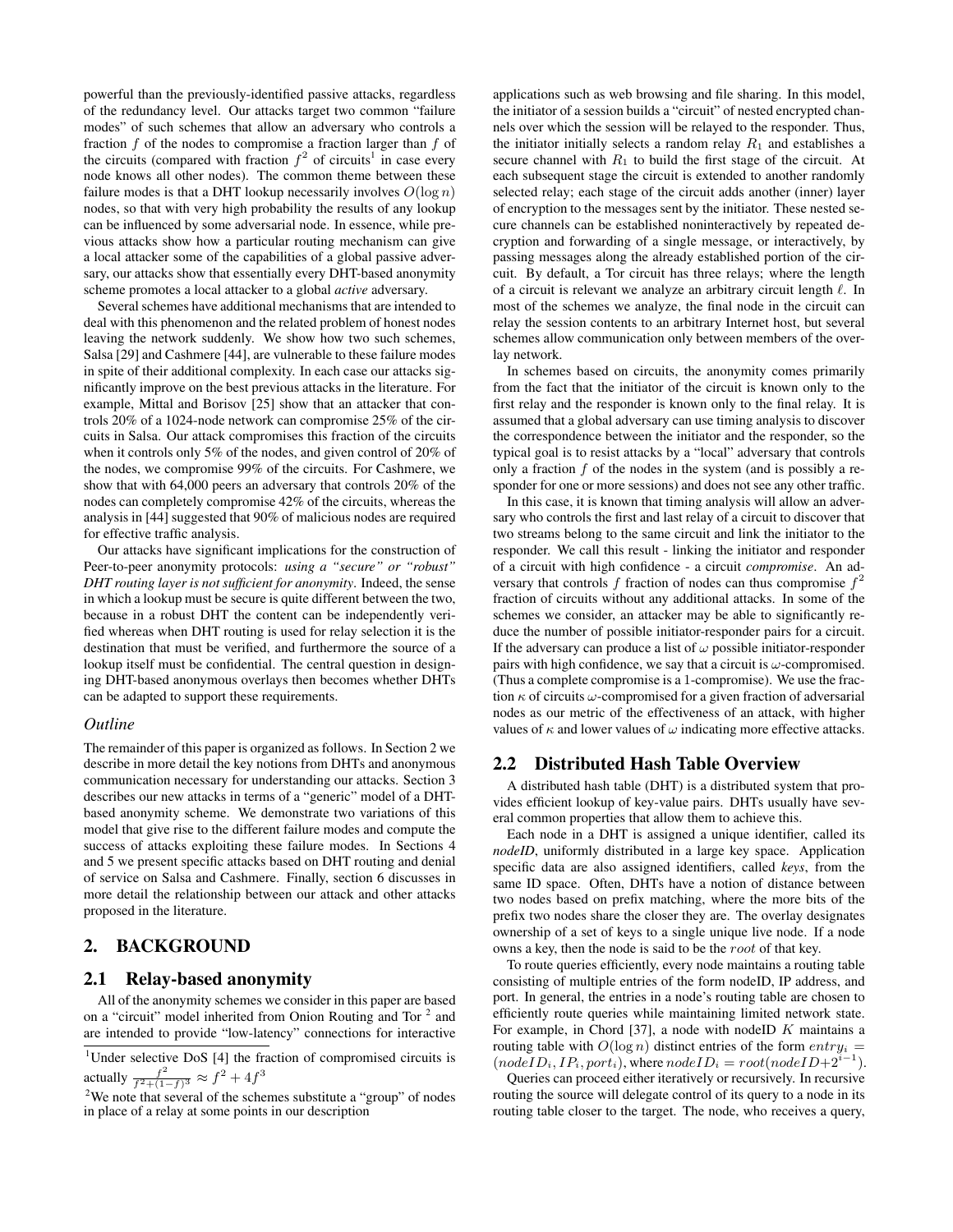passes control of the query to another node with a longer prefix match with the key. Nodes repeat this process until a node decides if it is the root of the key and passes the answer back (either by reversing the route from the source or by directly sending the answer to the source). For example, in Figure 1 (a), the source  $S$  wants to recursively find the root of the key  $K$ . First,  $S$  contacts  $A$  and control of the look up passes to  $A$ . Second,  $A$  contacts  $B$  and control of the look up passes to  $B$ .  $B$  contacts  $R$ . Then,  $R$  decides that it is the root of  $K$  and notifies  $B$  that it is the root of  $K$ .  $B$  tells  $A$ that R is root of K. Finally, A tells S that R is the root of K. In some cases, R sends the message directly to S.



Figure 1: Recursive and Iterative Routing

Iterative routing starts with the source asking the node in its routing table with the greatest prefix match to the target for a node with an even longer prefix match. The source repeatedly queries the results for nodes with longer prefix matches until the source cannot find any node closer to the key. For example, in Figure 1 (b), the source  $S$  wants to iteratively find the root  $R$ . First,  $S$  contacts  $A$ and  $A$  responds with  $B$ . Second,  $S$  contacts  $B$  and  $B$  responds with R. Finally, S contacts R and decides R is the answer.

In both cases, at each step of the algorithm the distance to the target root is halved, and, therefore, the process takes  $O(\log n)$  steps.

## 2.3 Attacks on Distributed Hash Tables

#### *2.3.1 Query Capture*

DHT routing has two main security problems: the first is that the chance of a query passing through a malicious node is very high, and the second is that it is very hard to determine whether the result of a query is correct.

Suppose a query uses on average  $p$  hops to traverse the DHT. If any of the  $p$  hops are controlled by the attacker, then the query is considered captured. Thus, the probability that a query is captured is  $1 - (1 - f)^p$ , where p is  $O(\log n)$  in most DHTs and n is the size of the network. This is an overestimate since it assumes every query takes  $O(\log n)$  hops every time. For example, Chord's routing uses the maximum number of hops on half of the queries, the maximum number of hops minus one on one fourth of the queries and so on. Adjusting for a Chord-like routing scheme, the probability that a query is captured is

$$
1 - \sum_{i=1}^{p} \frac{(1-f)^{p-i+1}}{2^i} = 1 - \frac{(1-f)^{p+1}((2(1-f))^p - 1)}{(2(1-f))^p(1-2f)},
$$
(1)

where  $p$  is the maximum number of hops and  $f$  is the fraction of malicious nodes.

Figure 2 shows the fractions of queries captured by at least one malicious node by plotting eq. (1) for varying values of  $f$  and  $p$ . Significantly more queries will be captured as  $f$  and  $p$  grow; in particular when  $p = \Omega(\log n)$  then the probability of query capture is  $1 - O(n^{-f})$ .



Figure 2: Fraction of queries captured for maximum path length  $p \in \{5, 10, 20\}$ .

The second attack involves a malicious node forwarding queries to other malicious nodes or even non-existent nodes. For instance, upon receiving a request for a key  $K$  the adversary simply returns the IP address of a malicious node. Unless the victim has detailed knowledge of the neighborhood of the destination ID space, it is difficult for the victim to verify whether or not the returned result is correct. A malicious node on receiving a query has three options: 1) to forward the query to a malicious node, 2) to drop the query and 3) to log the query. The probability of successfully routing between two honest nodes is only  $O((1-f)^{\log n})$  approximately.

#### *2.3.2 Mitigating Attacks on Routing*

One way to prevent attackers from claiming an arbitrary portion of the ID space is to make nodeIDs verifiable. For example, a node's ID could be defined as the hash of its IP address. Hash of IP address provides a weak form of authentication between nodes because everyone can compare the hash of the IP address with a node claiming to be a given nodeID. Due to this property, attackers cannot attempt to place a node somewhere in the ID space without controlling an IP address that maps to the desired space. Using hash of IP address as nodeID has the drawback of being unable to cleanly support NAT boxes without making some sort of security trade off: for example, if nodeID is the hash of IP address and port, then an attacker can generate many uniformly distributed nodeIDs as before.

One way to reduce the chance of query failure is to send queries through multiple routes simultaneously. The chance of a query failing may be reduced from the probability that the attacker controls any of the nodes on a given path to probability that the attacker controls a node on every path. In order for redundant routing to be useful special precautions must be taken such that the redundant paths do not converge. Furthermore, redundant routing has the drawback of increasing bandwidth overhead. More importantly, in the context of anonymous networks redundant routing is "noisier" than single path routing: many more nodes are contacted by the initiator, potentially compromising the initiator's identity [25]. Furthermore, redundant routing can improve the odds of at least one query reaching the target, but may not resolve the issue interpreting conflicting results if different paths report different roots. This is not a trivial task because without detailed information about the target's neighborhood it is hard for the source to determine which results are the correct ones and furthermore, on average the majority of the paths will be adversarially controlled.

The "density check" method can be used to partially mitigate a node's lack of detailed knowledge about different regions of the ID space. The checks are made on the assumption that malicious nodes are less dense in the ID space versus honest nodes [34]. The density check tests whether the distance between a result node and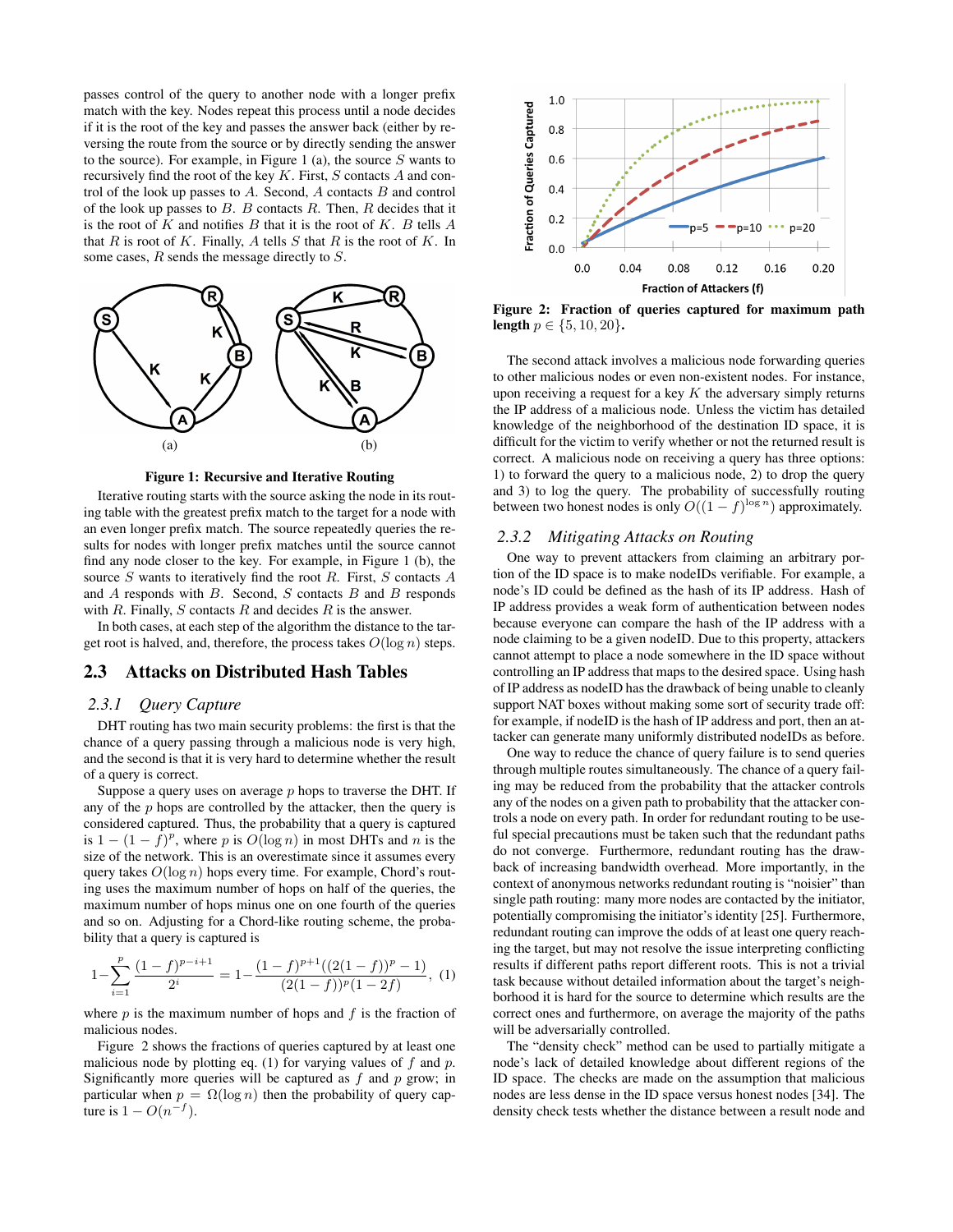the key is consistent with the distribution of node IDs near the initiator; if the distance is greater than some multiple (e.g.  $1.5 \times$ ) of the average distance between nodeIDs (near the initiator) the result is rejected. A drawback of the density check is that it requires large  $n$  to be accurate. If  $n$  is too small, then the variation in density between honest nodes can be too high to make a useful check.

# 3. GENERIC FAILURE MODES OF DHT-BASED RELAY SELECTION

In this section, we discuss two related failure modes of DHTbased anonymous overlays: *insecure relay selection* and *overlay circuit extension*. We describe new attacks on generic schemes exhibiting these failure modes. Recall that in a generic relay-based anonymity scheme a circuit is established by iteratively extending the circuit to a series of  $\ell$  randomly chosen relays; essentially the "algorithm" for such a scheme is:

- 1. Set  $R_0 = I$  (the initiator),  $i = 0$
- 2. While  $i < \ell$ :
	- (a) Select relay  $R_{i+1}$
	- (b) Extend the circuit from  $R_i$  to  $R_{i+1}$

The "relay selection problem" is to efficiently and privately choose an unbiased relay for the next hop of a circuit. As noted in the introduction this problem is easily solved if every node has a complete list of other nodes in the system, but this approach does not scale. Using a distributed algorithm to address efficiency concerns may introduce the possibility of failures in unbiasedness or privacy.

In particular, a "generic" DHT-based anonymity scheme implements step 2a by uniformly choosing a key  $k$ , using the DHT to look up the root of k, and selecting  $R_{i+1} = root(k)$ . In expectation, when all nodes follow the protocol, this results in an unbiased relay selection. However, the "randomness" (lack of bias) of the query depends critically on the *correctness* of the query result: if lookups are susceptible to attacks that return incorrect or nonexistent results, the relay selection may be biased towards adversarial nodes. Additionally, if a DHT queries can be linked to its initiator, then the privacy of the relay selection may be undermined, allowing an adversary who controls the final relay of the circuit to determine the initiator without controlling the initial relay.

In some of the schemes we consider, step 2b is also accomplished via the DHT: rather than contact  $R_{i+1}$  directly,  $R_i$  sends its communications over the DHT routing layer. This introduces additional opportunities for both adversarial observation and interference.

#### 3.1 Insecure Relay Selection

Among anonymous overlays that use recursive routing for relay selection, and direct connections for circuit construction, a common failure mode is a lack of proper security measures applied to DHT lookups. While some schemes include traditional DHT security methods such as redundant routing and verifiable addresses, this is not in general sufficient to prevent a bias towards malicious nodes. This is due to a mismatch between the security goals of these measures and the security requirements for anonymity: Castro *et al.* [5] proposed these measures assuming the presence of "content authentication:" the ability to verify that a particular value stored for a key is "correct." Under this assumption, it is sufficient to guarantee that at least one query for a given key  $k$  reaches at least one neighbor of  $root(k)$ ; if other queries are dropped or return incorrect results, content authentication can be used to recognize the correct response.

In contrast, in the relay selection setting, there is no clear method to verify whether a particular peer is the current root of a key. In the most simplistic setting, this means that a malicious node could

simply always claim to be the correct result of a query, compromising a large majority of circuits. Even if measures are taken to make it difficult to claim proximity to arbitrary keys, most of the nodes in a peer-to-peer system are offline at any one time, so an attacker may effectively cause queries to be dropped by returning "close" nodes that are offline; when the initiator (or the current endpoint of a circuit) attempts to extend a circuit to such a node it will fail, requiring a new lookup or other fallback option (for example, in Tor, if a circuit extension fails, the circuit is torn down.) Using threshold or voting-type schemes to determine the best result may be unreliable as well, since asymptotically the probability of query capture approaches one, meaning that in expectation the majority of redundant routes will pass through a malicious node. This ability to effectively drop queries can significantly bias the selection of relays toward malicious nodes.

In particular, consider the following selective denial of service attack on a generic anonymous peer to peer system's circuit construction using recursive routing for random node selection. Source S wants to build a tunnel out of the roots of the keys  $K_1, K_2$ , and  $K_3$ . First, S does a lookup for  $K_1$ . With probability q the attacker can capture S's query. Suppose the attacker captures the query. If the attacker controls malicious node  $M_1$  close enough to  $K_1$ , an event with probability at least  $f$ , the attacker returns  $M_1$  and otherwise the attacker drops the request. Now  $S$  requests  $M_1$  to lookup the root of  $K_2$ .  $M_1$  returns this node, N, whether it is malicious or not. Finally,  $N$  queries the DHT for  $K_3$ ; with probability  $q$  this query is captured as well, and if the attacker controls a nodes  $M_3$ close enough to  $K_3$  then  $M_3$  is returned and otherwise the query is dropped. If N extends a circuit to  $M_3$  the circuit is compromised; if it does not, then  $M_1$  drops the circuit. Adversarial nodes always drop circuit requests that come from relays that are not part of circuits that begin at adversarial nodes.



Figure 3: Fraction of circuits compromised as a function of probability of query capture, given  $f = 0.1$ .

Under this scenario, a circuit can only be built successfully in two cases. In the first case, none of the nodes  $root(K_1)$ ,  $root(K_2)$ ,  $root(K_3)$  are adversarially controlled and none of the queries for these nodes is captured; the probability of this event is  $(1-q)^3(1-q)$  $f$ <sup>3</sup>. Second, the adversary controls nodes sufficiently close to  $K_1$ and  $K_3$  to be accepted as the roots of these keys; in this case (whether or not the queries are captured) the circuit is compromised, and the event has probability at least  $f^2$ . Thus, conditioned on successfully building a circuit, the probability of compromise is  $\frac{f^2}{f^2 + (1-a)^2}$  $\frac{f^2}{f^2 + (1-q)^3(1-f)^3}$ . Generalizing to circuits of length  $\ell$  gives a fraction  $\frac{f^{[t/2]+1}}{((1-q)(1-f))^{\ell}+f^{[\ell/2]+1}}$  of compromised circuits. Figure 3  $\int f(\ell/2]+1$ shows how the probability of compromise grows as a function of  $q$ when  $f = 0.1$ .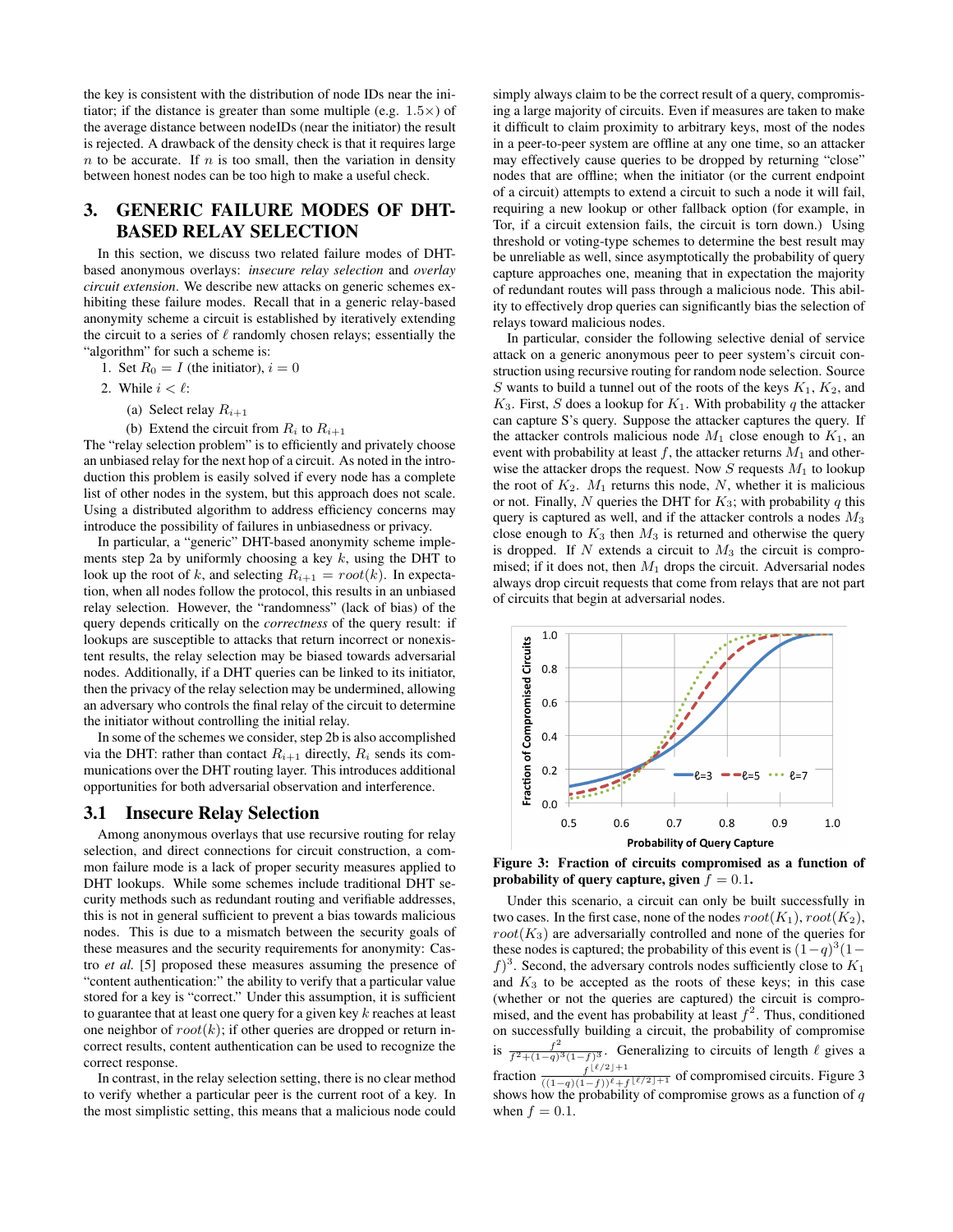Remark. In recursive routing, it is difficult to attribute query failure to the responsible node, since the source can not see each step of the recursive query. If a node fails somewhere along the path from the source's perspective only the next node has failed. Suppose source  $S$  has a recursive query that uses nodes  $A, B, C, S$  can not distinguish between failures at  $A$ ,  $B$ , and  $C$ , because from  $S$ 's perspective it only appears that A has failed. As a consequence, malicious nodes can be selectively uncooperative without being blacklisted.

Iterative routing has the property that it is easier for the source to recover from node failure. The source can see all of the nodes in an iterative query because it talks to them directly. If a node fails, the source can just timeout on that node, and ask other node. Since the source talks to all of the nodes in the query directly the source can decide not to use poorly performing nodes. However, use of iterative routing leads to passive attacks on anonymity similar to those discussed by Mittal and Borisov [25]. Combined with selective DoS at the relay level these attacks (on iterative routing) are similar in effectiveness to the one described above.

## 3.2 Overlay Circuit Extension

Many DHT-based anonymous overlays make additional use of the DHT overlay: rather than simply looking up relays over the DHT and then connecting directly to the roots, the actual traffic carried by the overlay is delivered over the DHT by recursive routing. The most common motivation for this decision is to improve reliability and resistance to predecessor attacks [32, 42]: if nodes join and leave the network at a high rate as in other peer-to-peer systems, then circuits established over these nodes may be unreliable, so circuits are instead established over "logical" keys so that when one relay churns out its DHT neighbor can continue to receive and process messages.

Unfortunately this opens the door to potentially more powerful attacks, since adversarial nodes gain the ability to *conditionally* allow circuits to be constructed and then close these circuits (by dropping all messages sent over the DHT to a particular ID) when additional information becomes available. In particular, when considering the "insecure relay selection" attack from section 3.1 we observe that it is no longer necessary to control any of the "interior" relays on a circuit to compromise the circuit. If for every  $i$ , there is a malicious node on the DHT path between  $R_{i-1}$  and  $R_i$ , or  $R_i$  is malicious, the adversary can discover the entire relay path  $R_1, \ldots, R_\ell$ . In order to compromise the circuit, it is then only necessary to control  $R_\ell$  and to identify the initiator.

Identifying the initiator is not as straightforward due to the use of recursive routing between the initiator and the first relay, but we note that in the worst case of Chord-style routing,  $\frac{1}{2}$  of all routes take the maximum number of DHT hops and the first hop can identify the initiator with certainty. Many other DHTs use "wide" routing tables that have the effect of decreasing the maximum number of DHT hops but increasing the fraction of keys that require the maximum number. So assuming Chord-style routing and a probability of  $q$  of DHT route capture, a circuit is compromised with probability  $(f^2/2)(q + f - qf)^{\ell-2}$ . On the other hand, the malicious nodes can allow all circuit establishment messages to be delivered, and if the adversary does not observe a circuit with  $\ell$ links such that the first DHT hop and final relay are malicious, the traffic along the circuit can be dropped. Thus in order to successfully route traffic over an uncompromised circuit, none of the relays can be malicious, and none of the routes between them can be captured, which happens with probability  $((1 - q)(1 - f))^{\ell}$ . Figure 4 shows how the fraction of compromised circuits (conditioned on successful completion) varies with  $f$ , N, and  $\ell$ .



Figure 4: Overlay circuit extension: Fraction of circuits compromised as a function of fraction of compromised nodes, for varying network size  $(N)$  and circuit length  $(\ell)$ , assuming Chord-style routing.

#### 3.3 Survey of vulnerable schemes

In a literature survey, we identified 10 DHT-based anonymous overlay networks. While two of these schemes specify mechanisms to prevent DHT lookup failures through redundancy [24, 29], the majority use overlay circuit extension with no provisions for redundant routing and provide some sort of robustness mechanism at a level above the overlay [30, 44, 43, 2, 23]. The remainder make no provisions for robustness [22, 7, 20], and are thus vulnerable to our generic attacks with no modification. Table 1 summarizes the schemes and which failure modes they exhibit; in the remainder of this paper we give examples showing how our generic attacks can be adapted to the specific robustness mechanisms of two representative schemes: Salsa [29] and Cashmere [44].

|                  | Insecure relay select   CORE [22], Salsa [29], AP3 [24] |
|------------------|---------------------------------------------------------|
| Overlay circuits | Bluemoon [30], Information Slic-                        |
|                  | ing [20], Cashmere [44], TAP [43],                      |
|                  | GAP [2], WonGoo [23], NEBLO [7]                         |

Table 1: Summary of failure modes in 10 DHT-based anonymity schemes

# 4. SALSA

## 4.1 Overview of Salsa

Salsa [29] is a DHT-based layered circuit anonymity scheme. Salsa relays are organized into a Chord-like recursive DHT for node selection, where each node's ID is determined by applying a cryptographic hash function to its IP address. Salsa is explicitly designed to resist attacks on its DHT functionality, assuming a fraction  $f < 0.2$  of malicious nodes, through the aforementioned use of verifiable IDs, bounds checking and redundant lookup.

Salsa's use of bounds checking is straightforward: a node discards a lookup result if the result is greater than a threshold distance d (based on the average distance between IDs of the node's DHT neighbors) away from the target ID. When the bounds check fails the lookup is aborted and the node searches for a new key. The bounds check may generate false positives that cause Salsa to drop correct results, but the authors show that the bounds check has reasonable accuracy when the number of attackers is below 20%. In addition to bounds checking, Salsa uses a binary tree structure that ensures that nodes share very few global contacts on average. This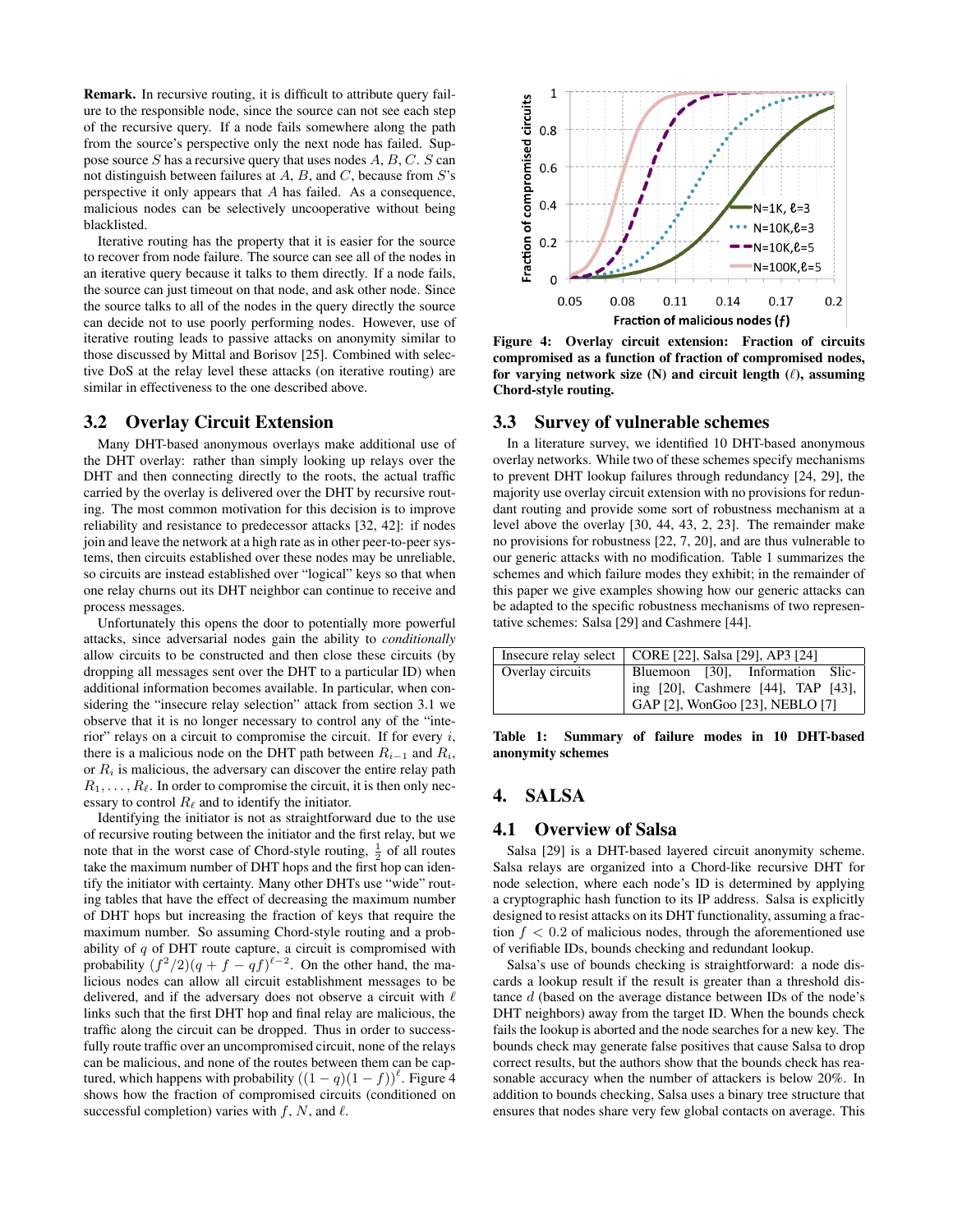

Figure 5: Salsa Circuit Construction

ensures that the paths taken by redundant lookups are likely to be disjoint so that path failures are independent.

Salsa's circuit construction process is shown in Figure 5. Circuits are built in  $\ell$  stages, using redundancy parameter r. In the first stage, the initiator  $I$  asks  $r$  nodes (including itself) in its local DHT neighborhood to perform recursive lookups for  $r$  keys  $k_1, \ldots, k_r$ , and receives public keys and IP addresses for r relays  $A_1, \ldots, A_r$ . I establishes a single-hop circuit with each of these nodes, and the next stage begins. At each subsequent stage, I asks each of these  $r$  circuit endpoints to recursively lookup  $r$  additional keys  $k'_1, \ldots, k'_r$ , to learn the IP addresses and keys of r additional relays  $B_1, \ldots, B_r$ . *I* extends circuits from each  $A_i$  to each  $B_i$ ,  $1 \leq i, j \leq r$ , and then randomly chooses one of the successfully extended circuits to each  $B_i$ , discarding the rest. This process continues until the final stage, in which each of the  $r$  circuit endpoints is asked to recursively lookup a single key  $k''$ , obtaining the IP address and public key of a single relay  $T$ ; I extends each circuit from  $B_i$  to  $T$  and randomly picks one of the successfully extended circuits for its anonymous session.

The critical remaining issue is how the initiator resolves conflicting redundant lookup results. Recall that in the generic case of DHTs storing key/value pairs it is assumed that there exists some "content authentication" scheme that can identify the correct result of a lookup, which means it is sufficient to ensure that one redundant lookup is not captured. In the case of Salsa, there is no such scheme. Salsa nodes resolve conflicting lookup results as follows: the initiator uses the public cryptographic hash function to compute the ID for each IP address returned. The ID that is closest to the target key is selected, and the other results are discarded. Finally, this ID is subjected to the density test and if it passes the lookup succeeds.

## 4.2 Attack on Salsa

Our attack is a variant of the generic selective DoS attack of Section 3.1. It relies on three shortcomings of Salsa's lookup defense mechanisms. First, the bounds check is ineffective in case the adversary controls the closest live node to a key. Second, Salsa's "closest ID" conflict resolution means that an adversary can cause a redundant lookup to fail by being capturing *one* of the redundant queries and returning the IP address of the non-participating node with the closest hash to a given key (If fraction  $c$  of all IP addresses participate in Salsa, the probability that one of the nonparticipating IP addresses is closest to a given key is greater than  $1 - e^{-1/c}$ .) Finally, Salsa has no mechanism to verify the binding between a public key and IP address; if a first-stage node is malicious it can masquerade as any nonparticipating node simply by returning a public key of its choosing for that node.

Our attack uses a dictionary of IP address and hash pairs to defeat Salsa's ID is hash of IP check. The attacker generates the dictionary by hashing all of the IP addresses. The storage required for

a dictionary of  $2^{32}$  hashes is only 16 GB. (It is only necessary to remember which 4-byte IP address produces the closest hash to any 32-bit ID prefix)

The attack proceeds as follows. The adversary attacks all DHT lookup requests. Upon capturing a query for key  $k$ , malicious node M first determines whether the correct response to the query is another malicious node  $M'$  and if so,  $M$  immediately returns  $M'$  as the recursive lookup result. If not,  $M$  identifies the IP address  $N$ with the hash closest to  $k$  and returns  $N$  as the recursive lookup result. Since with overwhelming probability  $N$  is not a participant, the initiator will fail to extend a circuit to  $N$  and choose a different key instead. This heavily biases the choice of first-stage relays towards malicious nodes.

When malicious node  $M$  receives a circuit extension message it always responds, and then determines whether it is a first-stage relay or not (If  $r$  separate nodes extend circuits to  $M$ , it is not a firststage relay.) If  $M$  is not a first-stage relay, it returns bogus results for all subsequent lookups, so that the circuit cannot be completed. If  $M$  is a first-stage relay, it uses the dictionary to return IP addresses for each of the keys  $k'_1, \ldots, k'_r$ , with public keys chosen so that  $M$  knows the corresponding private keys. Since  $I$  cannot contact any of the returned IP addresses directly, it cannot verify these public keys. Since the IP addresses  $B_1, \ldots, B_r$  returned by M resolve to the closest IDs to  $k'_1, \ldots, k'_r$  and are nonexistent, I will ask each of the first-stage nodes to extend circuits to  $B_1, \ldots, B_r$  and only malicious nodes will succeed (by simply decrypting the keyexchange messages with no forwarding). In the following stage, all of the (fictional) relays are adversarially controlled and the dictionary attack (with ad hoc public keys) can be repeated, ensuring all of the next-stage relays are compromised. Thus the entire circuit will be compromised as a result of this behavior.

We note that Salsa's behavior in case of conflicting or failed circuit extensions is not specified; an alternative interpretation to our own is that any failure to extend a circuit from some  $A_i$  to some  $B_i$  causes the entire process to be aborted. In this case, however, it is trivial for a first-stage relay to abort the process unless at least one malicious relay is selected for the second stage, so that the "generic" attack analysis applies directly, replacing the probability of query capture by the probability that at least one out of  $r$  queries is captured and replacing the probability of relay compromise by the probability that at least one out of  $r$  relays in a single stage is compromised. This applies even if Salsa is augmented with a PKI binding public keys to IP addresses or IDs, since the majority of Salsa nodes at any time are likely to be offline and thus the adversary can cause queries to nonmalicious nodes to be dropped by returning the certificate of a closer, offline node.

#### 4.3 Salsa Simulation

To demonstrate the effectiveness of our attack, we simulated Salsa networks of varying size using a 64-bit hash space, neighborhoods of size 128, fraction  $f = 0.1$  of malicious nodes and circuits of length  $\ell = 3$ . For each network size, and redundancy level  $r \in \{3, 5, 7\}$ , we simulated the creation of 100000 circuits and recorded the fraction of completed circuits compromised. The results appear in Figure 6. As expected, the fraction of compromised circuits grows as the network size increases (since the expected number of DHT hops, and thus the number of opportunities to capture a DHT query, increases). Interestingly, higher levels of redundancy actually reduce the security of Salsa against our attack; this is because the attacker only needs to capture a single redundant query to drop it; more queries give the attacker additional opportunities. This remains true in the presence of a PKI or with the "abort on conflict" strategy discussed above.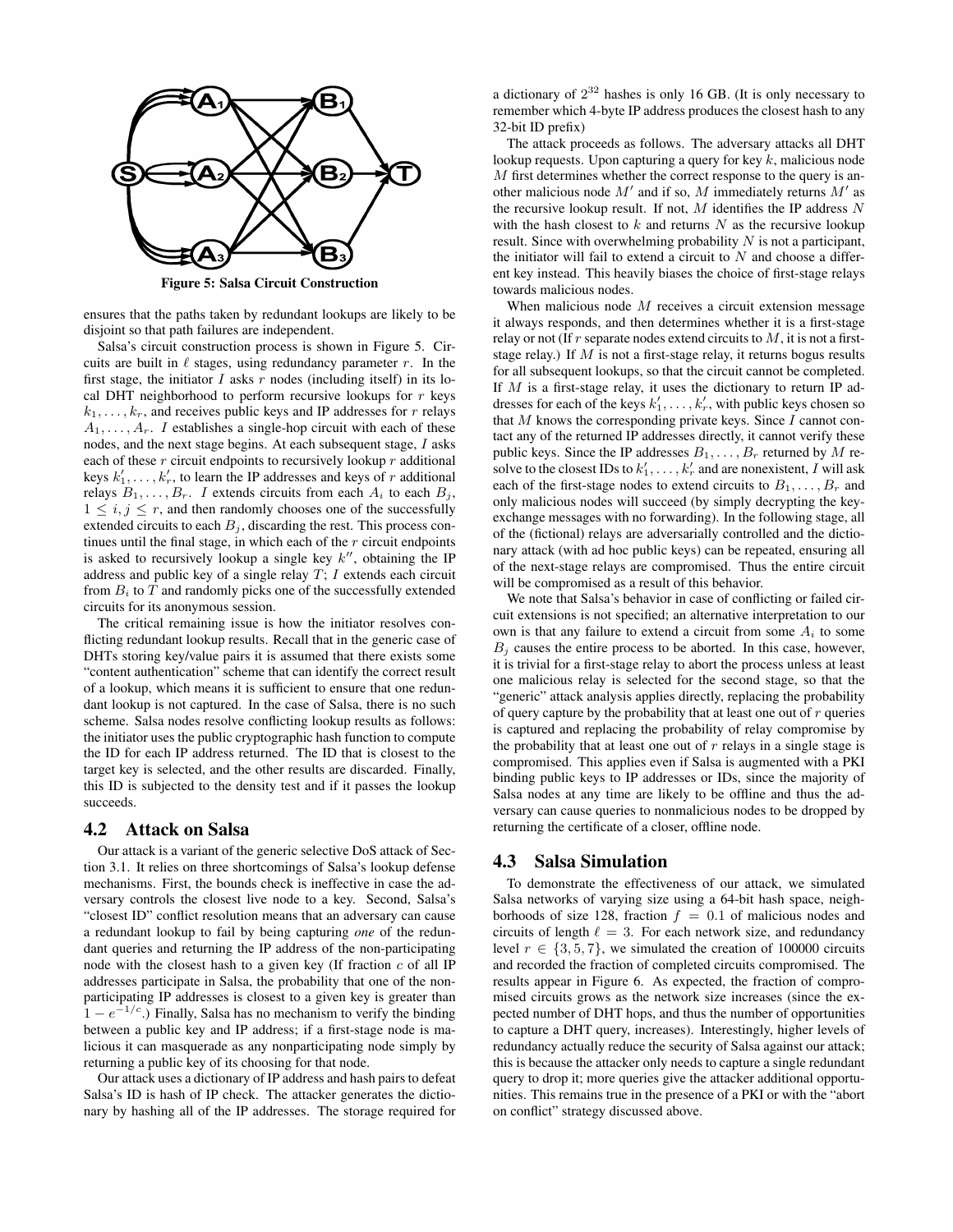

Figure 6: Results of simulated attack on Salsa with malicious fraction  $f = 0.1$ , where conflicting redundant lookups are resolved to the closest node.



Figure 7: Results of simulated attack on Salsa with malicious fraction  $f = 0.1$ , where conflicting redundant lookups are resolved by a majority vote

An alternative to Salsa's "closest node" strategy for resolving conflicting redundant lookups is to take the relay (that passes the bounds check) returned by the majority of lookups. In this case, the best strategy for the adversary is to "stack the vote" towards a malicious node that can pass the bounds check for a key if one exists, and "drop" the query otherwise by returning an offline node that can pass the bounds check. Since asymptotically the majority of redundant lookups will be captured this increases the probability of having a malicious first-stage relay by a factor of the bounds check multiplier. Figure 7 shows the result of simulations using this conflict resolution method. We note that the modified attack is still quite successful, and that there is a range of network sizes for which increased redundancy slightly reduces the impact of the attack. This is due to the fact that for very small network sizes the probability of query capture is close to 50%, so the probability of capturing more than half of the  $r$  queries decreases as  $r$  increases. Once the probability of capture exceeds 50% by a significant margin, however, increasing  $r$  reduces the chance that a majority of lookups are not captured.

# 5. CASHMERE

## 5.1 Overview of Cashmere

Cashmere is a recursive DHT-based anonymous communications overlay built on top of the Pastry DHT [34]. Cashmere uses *virtual relays* composed of sets of nodes (or *relay groups*) for resilience. A Cashmere node with a  $k$ -bit nodeID has an  $m$ -bit groupID for every  $1 \leq m \leq k$ . A node belongs to relay group if the groupID is a prefix of the nodeID. Every relay group must have a public/private key



Figure 8: Cashmere Forwarding

pair, and every member of the relay group has the public/private key pair for that group. Cashmere assumes all of the keys are both generated and distributed by a trusted offline CA. When a user bootstraps into Cashmere, the user obtains a signed k-bit nodeID and the set of  $k$  keys associated with prefixes of that nodeID. The user must also obtain a public key for all other prefixes.

The overlay passes messages through relay groups. The overlay uses the groupID as a key to route the message using prefix matching. The first node found with a prefix matching the groupID is called the relay group root. The relay group root is responsible for processing the message on behalf of the relay group; in particular the root broadcasts the message to the other members of the group and performs any forwarding operations required. Thus routing to a groupID functions similarly to any cast to the relay group members.

Cashmere's forwarding process is shown in Figure 8. Circuits consist of  $\ell$  stages. Suppose peer S wants to forward a message to peer T. S chooses a path consisting of  $\ell$  relay groups  $G_1, \ldots, G_\ell$ , such that T is in relay group  $G_d$  for a randomly chosen  $1 \leq d \leq \ell$ .  $S$  then encrypts the forwarding path in layers using each relay group's public key.

Cashmere decouples a message's payload from the forwarding path and encrypts each separately. This allows a source to reuse a forwarding path reducing the computational overhead of multiple encryption. By caching the forwarding path the source is able to send multiple messages to the destination at the cost of a single public key encryption per key.

The *i*<sup>th</sup> relay group root receives the message  $[Path_i, Payload_i]$ from the previous relay group. The i-th relay group root uses the group's secret key to decrypt the outer layer of  $Path_i$ , revealing  $Path_{i+1}$ , the identity of the next relay group  $G_{i+1}$ , and a symmetric key to decrypt  $Payload_i$ . The  $d<sub>t</sub>h$  relay group root may not be the destination because any member of the relay group can receive the message. Therefore, each relay group root must broadcast  $Pauload<sub>i</sub>$  to all members of the relay group.

Cashmere uses end-to-end acknowledgments to detect failures and malicious nodes: if the source receives no acknowledgments, it can use timeouts to guide retransmission. Return messages are sent by including an encrypted return path, along with the symmetric keys necessary to encrypt the responder's payload, in the initiator's first payload.

#### 5.2 Attack on Cashmere

The attack on Cashmere is similar to the generic attack on overlay circuit extension described in section 3.2 with some small modifications. As in that section, the adversary attempts to discover the entire path by either being on the forwarding path to a relay group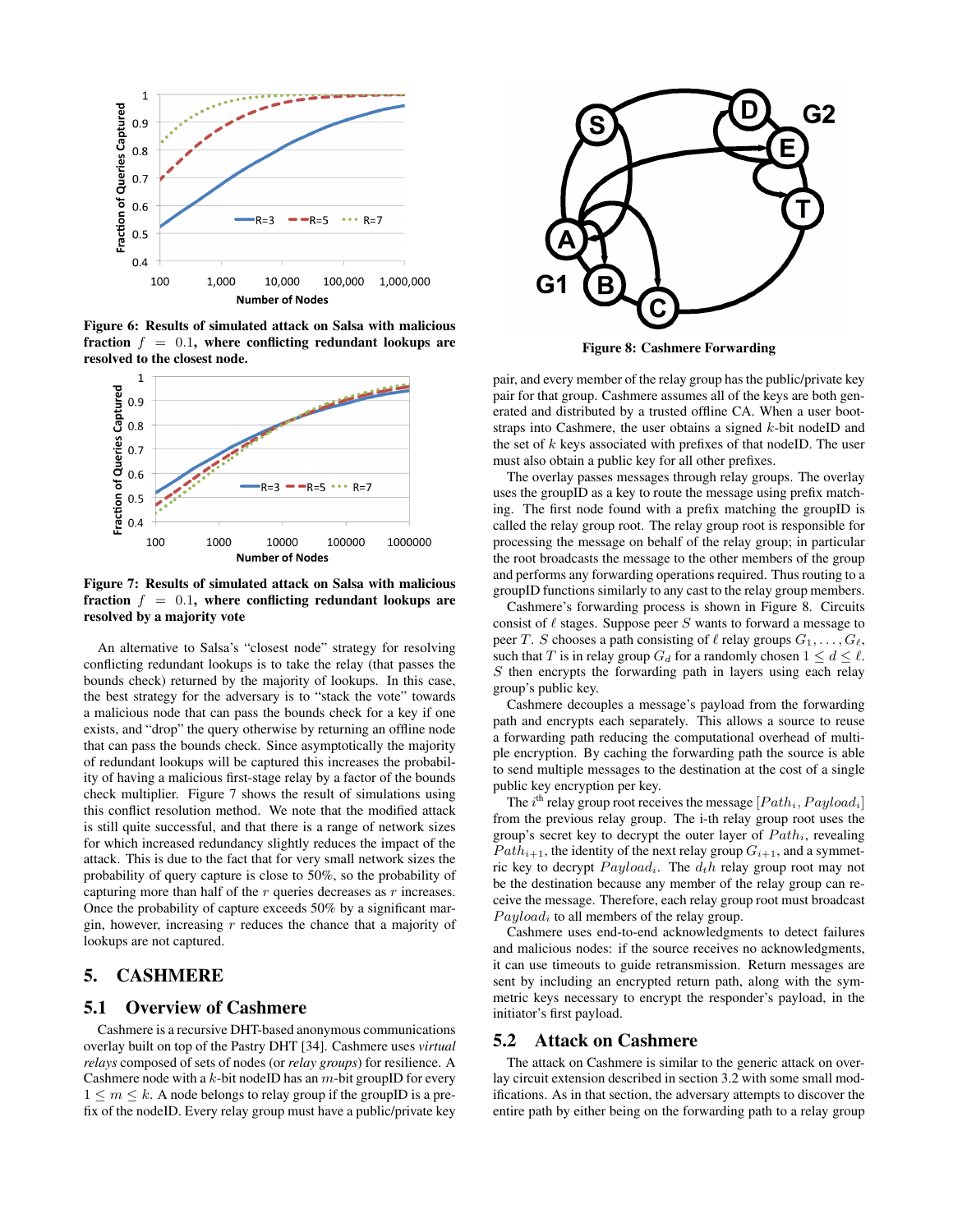

Figure 9: Results of simulated attack on Cashmere with malicious fraction  $f = 0.05, 0.1, 0.15, 0.2$  with varying number of nodes, using path length  $\ell = 3$  and group size  $\rho = 5$ .

or being a member of the previous group. Compared to the generic attack, the use of relay groups increases the probability of learning the next group by being a member of the previous group. If the adversary sees message  $m_1$  delivered to group  $G_1$  and then sees  $m_2$ delivered to  $G_2$ , it can test whether  $G_1$  and  $G_2$  are neighbors on the same path by constructing its own path message including  $G_1$  and  $G_2$  and forwarding this message from the point it observed  $m_1$ . If it sees its message at the same point it observed  $m_2$ , the amount of path diversity in the Pastry overlay gives us high confidence that  $m_2$  came from  $G_1$ .

If the adversary observes the construction of a chain of  $\ell$  relay groups then malicious nodes are instructed to deliver subsequent messages using the same path only if the initiator can be determined. Due to Pastry's "wide" routing table, with probability  $\frac{15}{16}$  a query's first hop is to a node with a single-digit prefix match. Thus when a malicious node receives a recursive query with a one-digit prefix match it knows that the forwarding node is the query initiator; if the target of the query is the first relay group in an observed chain of  $\ell$  then the query initiator is also the circuit initiator. In all other cases (either the circuit initiator cannot be determined or some of the relay groups belonging to a circuit are not observed) subsequent messages using the same path are dropped.

Thus, a circuit can only successfully deliver subsequent (nonreply block) payloads if the adversary learns the initiator and all of the relay groups or if none of the DHT paths between the initiator and the recipient are captured. In the first case, the circuit can be considered to be  $\ell \rho$ -compromised, where  $\rho$  is the size of a relay group; the recommended parameters of  $\ell = 4$  and  $\rho = 5$  mean that when a circuit is compromised the initiator can be linked to a list of 20 possible recipients. If we let  $p_c$  be the probability of the first case and  $p_{nc}$  the probability of the latter, then this attack will  $\ell \rho$ -compromise fraction  $\frac{p_c}{p_c+p_{nc}}$  of the circuits.

Figure 9 shows how the success rate of this attack varies with  $n$ and f, when  $\ell = 3$  and  $\rho = 5$ . For each value of n and f we simulated the creation of 100,000 successful circuits and recorded the fraction of successful circuits compromised. As expected, larger fractions of malicious nodes and larger network sizes result in a higher fraction of compromised circuits. Note that for  $f = 0.1$  the fraction of  $\ell \rho$ -compromised circuits exceeds f when the  $N > 400$ .

We note that it is possible to use application-level semantics to improve these parameters. In particular, the authors [44] state that application-level acknowledgments (sent using the encrypted reply path) are used to detect failures; if no acknowledgment is received,



Figure 10: Estimated fraction of complete compromises for  $\ell = 3, \rho = 5$  and  $f \in \{0.15, 0.2\}$ 

a new forwarding path must be established. Thus a circuit is only useful if both the forwarding and reply path can successfully transmit payloads. Suppose that the adversary observes a path from node S in group  $G'$  to relay groups  $G_1, \ldots, G_\ell$ . If no corresponding path is observed from a node  $T \in \bigcup_i G_i$  to  $G'$ , then the adversary concludes that either the forwarding or reply path has not been compromised and drops subsequent messages along the path, causing the entire path to be abandoned. On the other hand, if such a path is observed, then with high confidence  $T$  is the responder to S's connection. In this case, the attack completely compromises fraction  $\frac{p_c^2}{p_c^2 + p_{nc}^2}$  of the circuits. Figure 10 shows how the fraction of completely compromised circuits varies with  $f$  and  $N$ .

## 6. RELATED WORK

The most directly related work to our own is that of Mittal and Borisov [25]. They considered two DHT-based anonymity schemes that use redundant routing for "secure" lookup – AP3 [24] and Salsa [29] – and showed that the redundancy in routing introduces "information leaks" – extra opportunities to learn the initiator of a lookup – that significantly weaken the anonymity provided by each scheme. Furthermore, they show that for a network of size 1000, when the redundancy factor is small there is an increased risk of circuit compromise by active attacks that return adversarial nodes whenever they pass the bounds check. Mittal and Borisov conclude that increasing lookup redundancy offers a tradeoff between security against "passive" attacks based primarily on information leaks<sup>3</sup> and "active" attacks against the queries. In contrast, we show that because of the difference in security goals between key-value lookup and relay selection, *there is no tradeoff*: redundancy does not significantly improve the security of DHT-based relay selection against active (selective-DoS) attacks. As a result our attacks are significantly more effective.

The basic "building blocks" of our attack have appeared in the literature before. In the context of anonymity, Borisov *et al.* [4] were the first to point out the effectiveness of selective denial of service against circuit-based anonymity schemes, including an attack against Salsa that did not rely on the DHT communication layer. Basic attacks on DHT routing, including the possibility of query dropping and misrouting, appear in the seminal works on P2P security by Sit and Morris [36], Wallach [40], and Castro *et al.* [5]. "Route capture" attacks using public-key modification are mentioned in [4] but the idea of route capture seems to be a "folklore" idea known to the anonymity community since at least 2002 [33, 8]. Reiter and Rubin [32] and Wright *et al.* [42] describe

<sup>3</sup>Mittal and Borisov's attack against Salsa involves "key substitution" after the first layer, so it is not purely passive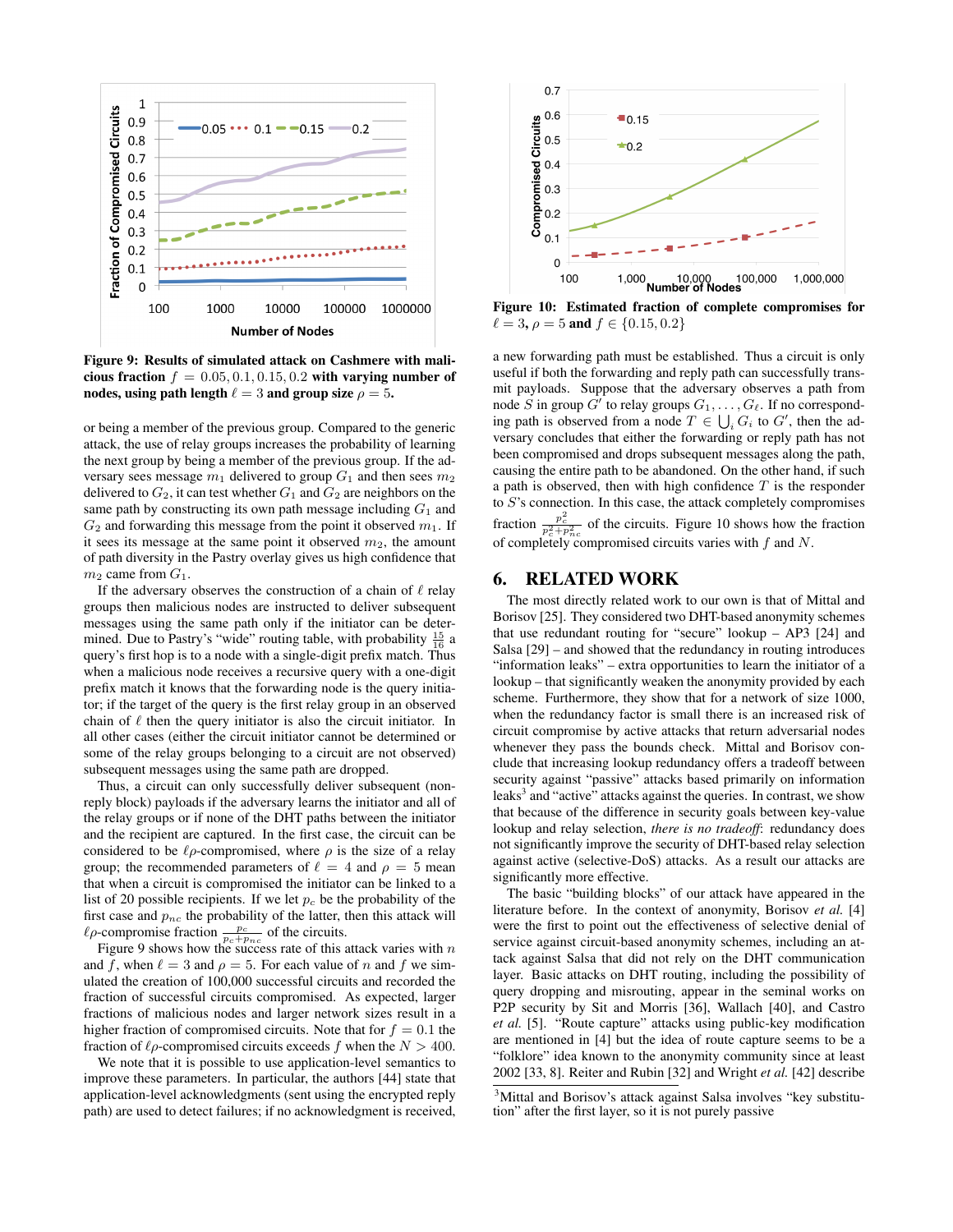the predecessor attack, in which an initiator that repeatedly builds circuits to the same responder can be identified.

Several recent works have explored the security importance of details of other system components or layers that are typically hidden by interface abstractions. Feamster and Dingledine [16] consider the effects of AS-level topology, and Murdoch and Zieliński [28], consider traffic analysis by internet exchanges. Other features that have been exploited include clock skew [26] and internet path properties such as latency [19] and bandwidth [6]. Mittal and Borisov show that the use of redundancy to secure DHT lookups is an important factor; we show that the security of the individual lookups is even more important.

Finally, it is well-known that global, passive adversaries can defeat most low-latency anonymity designs [1, 31, 38]. Even highlatency "mixing" schemes are vulnerable to global passive intersection attacks that infer general patterns of recipients [9, 31, 3, 21, 10, 13, 39] and difficult to secure against targeted global active attacks [18, 35, 11]. More recent works by Wright *et al.* [41], Murdoch and Danezis [27], and Danezis, Clayton and Syverson [12, 14] as well as the previously mentioned work of Mittal and Borisov [25] have explored ways in which architectural or implementation defects can allow a local adversary to "simulate" a global passive adversary. Our work can be seen as showing that using DHT routing to select relays can promote a local adversary to a global *active* adversary.

# 7. CONCLUSION

The anonymity literature, including all of the schemes investigated here, is replete with claims that a peer-to-peer architecture is necessary in order to construct a scheme that will work at Internet scale. Distributed Hash Tables offer a scalable architecture for organizing and finding peers, and thus appear to be an obvious choice of peer-to-peer architecture. However, as we have shown there is not a clear bijection between the security and robustness requirements of a DHT's put-get interface and an anonymity scheme's relay selection mechanism. This leads to severe vulnerabilities in the existing schemes based on DHTs, limiting the deployability of such schemes. The critical question for future work in this line of research is whether a "DHT-like" algorithm can be designed to meet the specific requirements – in terms of privacy, availability, and correctness – of an anonymity scheme.

### Acknowledgments

The authors thank Nikita Borisov, Prateek Mittal, Mike Reiter, Gene Tsudik, Eugene Vasserman, and Matt Wright for helpful discussions and comments about this work. This work was partially supported by the NSF under grants CNS-0546162 and CNS-0716025.

## 8. REFERENCES

- [1] BACK, A., MÖLLER, U., AND STIGLIC, A. Traffic analysis attacks and trade-offs in anonymity providing systems. In *Proceedings of Information Hiding Workshop (IH 2001)* (April 2001), I. S. Moskowitz, Ed., Springer-Verlag, LNCS 2137, pp. 245–257.
- [2] BENNETT, K., AND GROTHOFF, C. GAP practical anonymous networking. In *Proceedings of Privacy Enhancing Technologies workshop (PET 2003)* (March 2003), R. Dingledine, Ed., Springer-Verlag, LNCS 2760, pp. 141–160.
- [3] BERTHOLD, O., AND LANGOS, H. Dummy traffic against long term intersection attacks. In *Proceedings of Privacy Enhancing Technologies workshop (PET 2002)* (April 2002),

R. Dingledine and P. Syverson, Eds., Springer-Verlag, LNCS 2482.

- [4] BORISOV, N., DANEZIS, G., MITTAL, P., AND TABRIZ, P. Denial of service or denial of security? How attacks on reliability can compromise anonymity. In *Proceedings of CCS 2007* (October 2007).
- [5] CASTRO, M., DRUSCHEL, P., GANESH, A., ROWSTRON, A., AND WALLACH, D. S. Secure routing for structured peer-to-peer overlay networks. In *OSDI '02: Proceedings of the 5th symposium on Operating systems design and implementation* (New York, NY, USA, 2002), ACM, pp. 299–314.
- [6] CHAKRAVARTY, S., STAVROU, A., AND KEROMYTIS, A. D. Identifying proxy nodes in a tor anonymization circuit. In *SITIS '08: Proceedings of the 2008 IEEE International Conference on Signal Image Technology and Internet Based Systems* (Washington, DC, USA, 2008), IEEE Computer Society, pp. 633–639.
- [7] CIACCIO, G. Improving sender anonymity in a structured overlay with imprecise routing. In *Proceedings of the Sixth Workshop on Privacy Enhancing Technologies (PET 2006)* (Cambridge, UK, June 2006), G. Danezis and P. Golle, Eds., Springer, pp. 190–207.
- [8] CLAYTON, R. A Few Design Critiques. at *3rd Workshop on Privacy Enhancing Technologies*, 2003.
- [9] COTTRELL, L. Mixmaster and remailer attacks. online essay: http://web.archive.org/web/\*/http: //obscura.com/~loki/remailer-essay.html, 1994.
- [10] DANEZIS, G. Statistical disclosure attacks: Traffic confirmation in open environments. In *Proceedings of Security and Privacy in the Age of Uncertainty, (SEC2003)* (Athens, May 2003), Gritzalis, Vimercati, Samarati, and Katsikas, Eds., IFIP TC11, Kluwer, pp. 421–426.
- [11] DANEZIS, G. The traffic analysis of continuous-time mixes. In *Proceedings of Privacy Enhancing Technologies workshop (PET 2004)* (May 2004), vol. 3424 of *LNCS*, pp. 35–50.
- [12] DANEZIS, G., AND CLAYTON, R. Route fingerprinting in anonymous communications. In *P2P '06: Proceedings of the Sixth IEEE International Conference on Peer-to-Peer Computing* (Washington, DC, USA, 2006), IEEE Computer Society, pp. 69–72.
- [13] DANEZIS, G., AND SERJANTOV, A. Statistical disclosure or intersection attacks on anonymity systems. In *Proceedings of 6th Information Hiding Workshop (IH 2004)* (Toronto, May 2004), LNCS.
- [14] DANEZIS, G., AND SYVERSON, P. Bridging and fingerprinting: Epistemic attacks on route selection. In *Proceedings of the Eighth International Symposium on Privacy Enhancing Technologies (PETS 2008)* (Leuven, Belgium, July 2008), N. Borisov and I. Goldberg, Eds., Springer, pp. 133–150.
- [15] DINGLEDINE, R., MATHEWSON, N., AND SYVERSON, P. Tor: The second-generation onion router. In *Proceedings of the 13th USENIX Security Symposium* (August 2004).
- [16] FEAMSTER, N., AND DINGLEDINE, R. Location diversity in anonymity networks. In *Proceedings of the Workshop on Privacy in the Electronic Society (WPES 2004)* (Washington, DC, USA, October 2004).
- [17] FREEDMAN, M. J., AND MORRIS, R. Tarzan: a peer-to-peer anonymizing network layer. In *CCS '02: Proceedings of the 9th ACM conference on Computer and communications*